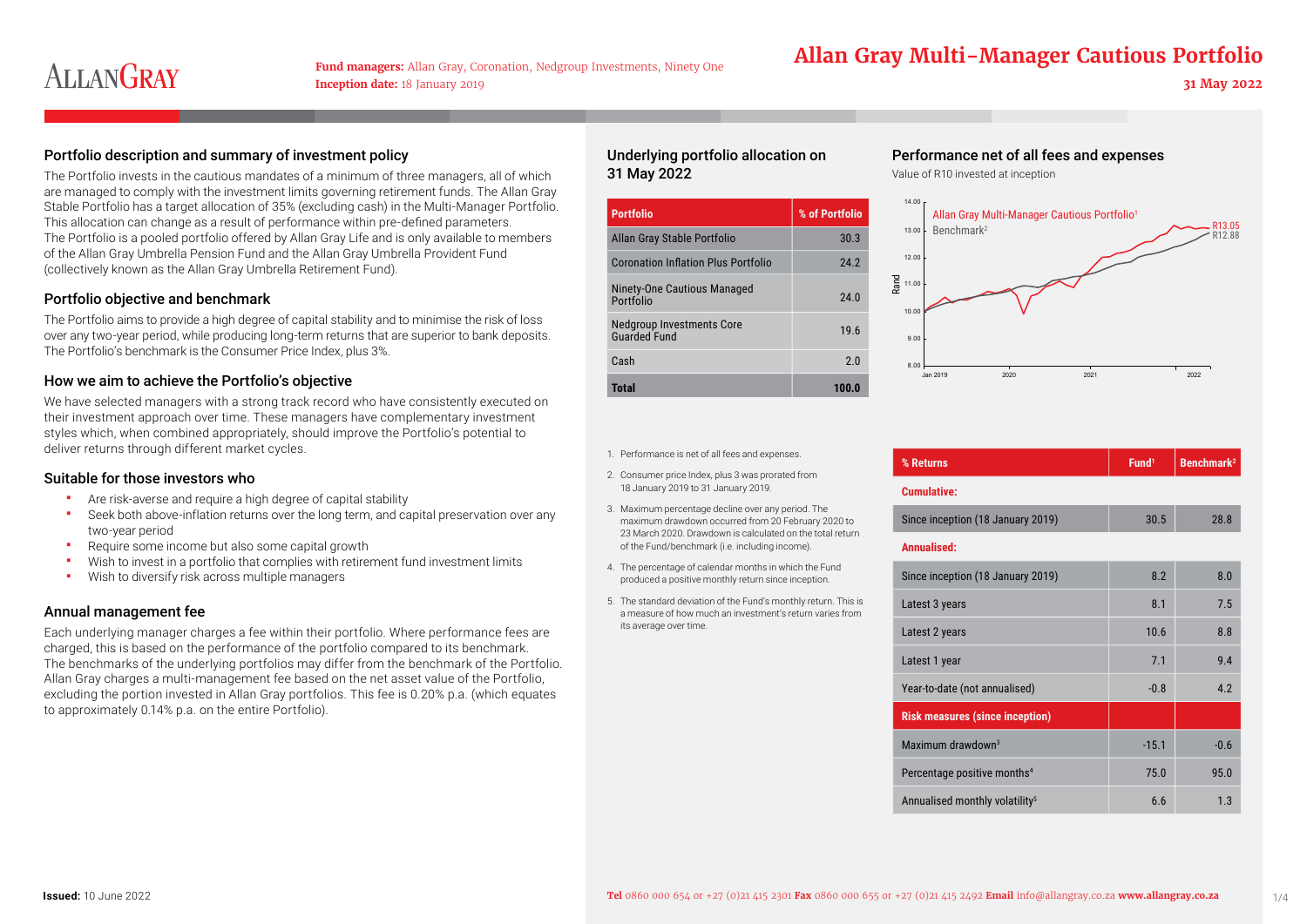**Inception date:** 18 January 2019 **31 May 2022**

## **Allan Gray Multi-Managers: Allan Gray, Coronation, Nedgroup Investments, Ninety One Allan Gray Multi-Manager Cautious Portfolio**

## **Quarterly commentary as at 31 March 2022**

It appears there is no respite from adverse events affecting humanity. Just as the death rate from COVID-19 started to abate, Russian forces invaded Ukraine. Apart from the tragic loss of life in the region, the conflict has wide-ranging economic implications. Russia is a significant global exporter of commodities and the sanctions on Russia by the West has further aggravated already high prices. Inflation now threatens the global recovery, as food and energy costs continue to surge. A slower global recovery will be further exacerbated by stringent lockdowns in China, which impact Shanghai and Shenzhen, both economically important export hubs.

The US Federal Reserve has ended its asset-buying programme and has started to raise interest rates to rein in inflation. Further interest hikes rates are almost certain as the US CPI reached 8.5% in March – rates last seen four decades ago. The bond market has responded accordingly: Yields on the US 10-year government bond reached 2.3% at the end of March 2022 and are continuing to climb at the time of writing this update. Given the prospect of higher US interest rates, the US dollar has continued to strengthen against other major currencies.

While the fiscal situation in South Africa has improved, the deficit is still very large. However, the improvement was sufficient for Moody's to upgrade South Africa's outlook from negative to stable. The combination of a current account surplus and inward investment flows has created conditions supportive of a strong rand. The rand strengthened from R15.94 to the US dollar at the start of the year to R14.61 at the end of March. Inflation remains elevated. The consumer inflation print for February was 5.7%. In this environment, the South African Reserve Bank remains committed to interest rate normalisation. On 24 March, it increased the repo rate by 0.25% to 4.25% with further rate hikes likely.

The FTSE/JSE Capped Shareholder Weighted All Share Index (Capped SWIX) delivered 6.7% in rand terms for the first quarter of 2022. Financials and Resources returned 20.3% and 19.0%, respectively, over the period, contrasted by a negative return from Industrials of -13.1%. The rand strengthened by 8.3% against the US dollar. The Capped SWIX significantly outperformed the MSCI All Countries index, which delivered a dollar return of -5.3% for the quarter.

In February, the National Treasury announced amendments to the framework that governs how much of South African investors' portfolios can be invested outside South Africa, opening the door for additional foreign exposure. This is positive for South African investors over the long term, as it allows for greater diversification and flexibility to benefit from a broader global market. That being said, the Portfolio's underlying managers have, on average, not increased their respective offshore allocations as there appear to be better relative opportunities domestically.

The Portfolio returned -1.0% this quarter and 8.4% for the year (after fees). There was a wide disparity in returns over the quarter when measuring the performance of the underlying managers: The Allan Gray Stable Portfolio delivered a 1.7% compared to the Ninety One Cautious Managed Portfolio which delivered -3.9%. Allan Gray's outperformance can be attributed to being relatively underweight US equities and overweight South African equities. On a look-through basis, there has been a marginal decrease in the Portfolio's offshore allocation for the quarter which was mainly due to market movements. Please find commentaries reflecting the differing views of two of the Portfolio's underlying managers on page 3.

## Top 10 share holdings on 31 March 2022 (updated quarterly)

| <b>Company</b>                  | % of Portfolio |
|---------------------------------|----------------|
| <b>British American Tobacco</b> | 1.6            |
| Naspers <sup>6</sup>            | 1.4            |
| Glencore                        | 1.0            |
| FirstRand                       | 1.0            |
| <b>Standard Bank</b>            | 0.9            |
| Nedbank                         | 0.9            |
| Anglo American                  | 0.9            |
| Sasol                           | 0.7            |
| Anglogold Ashanti               | 0.7            |
| Sibanye-Stillwater              | 0.6            |
| Total (%)                       | 9.7            |
|                                 |                |

6. Includes holding in stub certificates or Prosus N.V., if applicable.

Note: There may be slight discrepancies in the totals due to rounding.

## Asset allocation on 31 May 2022

| <b>Asset Class</b>                                | <b>Total</b> | <b>South</b><br><b>Africa</b> | <b>Foreign</b> |
|---------------------------------------------------|--------------|-------------------------------|----------------|
| Net equities                                      | 35.8         | 20.1                          | 15.7           |
| <b>Hedged equities</b>                            | 4.7          | 1.5                           | 3.2            |
| Property                                          | 24           | 1.9                           | 0.5            |
| Commodity-linked                                  | 1.9          | 1.7                           | 0.2            |
| <b>Bonds</b>                                      | 37.4         | 33.4                          | 4.0            |
| Money market, bank deposits and<br>currency hedge | 17.8         | 16.0                          | 1.7            |
| Total (%)                                         | 100.0        | 74.6                          | 25.3           |

## Total expense ratio (TER) and transaction costs

| TER and transaction costs breakdown for the<br>1- and 3-year period ending 31 March 2022 <sup>9,10</sup> | 1yr % | 3yr% |
|----------------------------------------------------------------------------------------------------------|-------|------|
| Total expense ratio <sup>7</sup>                                                                         | 0.78  | 0.82 |
| Fee for benchmark performance                                                                            | 0.62  | 0.60 |
| Performance fees                                                                                         | 0.09  | 0.14 |
| Other costs excluding transaction costs                                                                  | 0.07  | 0.08 |
| <b>Transaction costs<sup>8</sup></b>                                                                     | 0.04  | 0.05 |
| <b>Total investment charge</b>                                                                           | 0.82  | 0.87 |

7. A higher TER does not necessarily imply a poor return, nor does a low TER imply a good return. The current TER may not necessarily be an accurate indication of future TERs.

- 8. Transaction costs are a necessary cost in administering the Portfolio and impacts Portfolio returns. It should not be considered in isolation as returns may be impacted by many other factors over time including market returns, the type of financial product, the investment decisions of the investment manager and the TER.
- 9. Since inception of the Portfolio on 18 January 2019.
- 10. This estimate is based on information provided by the underlying managers.

#### Commentary contributed by Shaheed Mohamed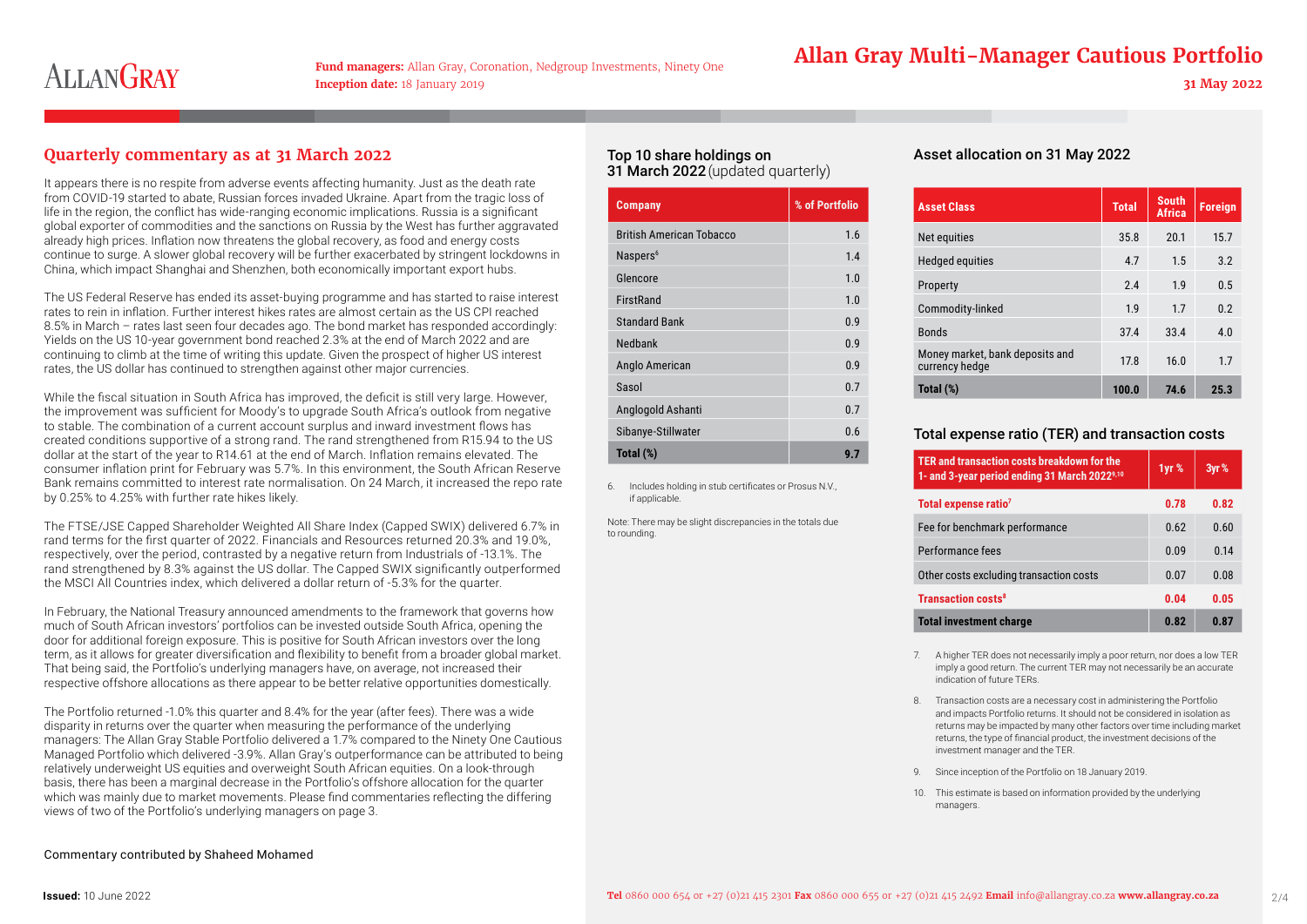## **Allan Gray Multi-Managers: Allan Gray, Coronation, Nedgroup Investments, Ninety One Allan Gray Multi-Manager Cautious Portfolio**

## Allan Gray Stable Portfolio

As South Africans, we are used to moderate levels of inflation as a feature of daily life. For developed markets, this has not been the case in recent times. For example, in the US, consumer inflation from 2009 to 2020 averaged only 1.6% and rarely exceeded 2.5%. Inflation started to increase meaningfully during 2021 and the most recent annualised US inflation numbers are above 7%. Only some of this is explained by a higher oil price; more important are unusually stimulative monetary and fiscal policies as well as supply chain constraints. High global inflation will feed into higher local inflation, with specific contributions from higher prices for commodities such as wheat and oil.

Inflation is often the biggest risk to conservative investors. Investments in "safe" instruments such as cash or bonds have a low risk of capital loss but offer no protection against inflation, which erodes the purchasing power of each rand. Investments in shares may feel less safe in the short term due to higher volatility and the possibility of capital loss but provide greater protection against inflation over the long term. Most companies have some ability to raise prices or own assets which maintain their value as prices rise.

The Portfolio uses a combination of investments in shares, bonds, cash and other instruments to construct a portfolio which should do well in most scenarios without taking undue risks. The Portfolio can also use an offshore allocation, which partially buffers against a fall in the value of South African assets or the rand.

It is worth reviewing the aims of the Portfolio:

- To achieve a high degree of capital stability;
- To minimise the risk of loss over any two-year period; and
- To produce long-term returns that are better than bank deposits and inflation.

The Portfolio remains well positioned to take advantage of opportunities, including those in the South African market where many companies still trade on reasonable valuations. Positions in cash, fixed income, hedged equities, commodities and offshore assets provide some balance to the volatility of equity markets. South Africa faces serious macro challenges, but buyers of South African bonds are well compensated for these risks. The Portfolio maintains a relatively conservative fixed income position. Inflation-linked bonds provide some protection against rising inflation.

Since the onset of the COVID-19 pandemic – at the start of 2020 – the Portfolio has delivered an annualised return of 9.6%, outperforming inflation by 5.0% per annum.

## Coronation Inflation Plus Portfolio

The upheaval of the past quarter has impacted negatively on the one-year performance of the Portfolio, but it continues to deliver returns ahead of inflation and, over long time periods, in excess of target. As always, this has been achieved through a considered mix of income and growth assets as well as our careful approach to instrument selection. Based on our return expectations for the various asset classes at our disposal, we continue to believe that the Portfolio remains capable of delivering on its mandate in the medium term.

The biggest contributor to Portfolio returns over the past 12 months has been the allocation to SA equities, followed by domestic bonds. Foreign assets (predominantly equities) detracted. Within domestic equities, Anglo American, FirstRand, MTN, Nedbank and Shoprite were the biggest contributors to returns, while the Portfolio's holding in Naspers/Prosus was a significant detractor. SA banks currently make up approximately 4% of the assets in the Portfolio.

During the quarter, we were net sellers of domestic equities, in particular resource companies that continued to benefit from increases in commodity prices. Despite this, given the relative strength of our market, allocation to SA equities has remained largely unchanged since December 2021, at 26%. We increased exposure to longer-dated bonds given the attractive real returns on offer but continue to limit duration as we remain mindful of both longer-term domestic fiscal risks and the likely impact of a global rate tightening cycle.

In addition, we increased exposure to global equities following the sell-off in these markets. While developed markets continue to look expensive in aggregate, we believe the managers underlying the global funds are well positioned to identify attractive return opportunities in a time of increased market volatility. Mindful of the need to protect capital, we retain put protection against a portion of both global and, to a lesser extent, domestic equity exposure.

## **Commentary from underlying fund managers as at 31 March 2022**